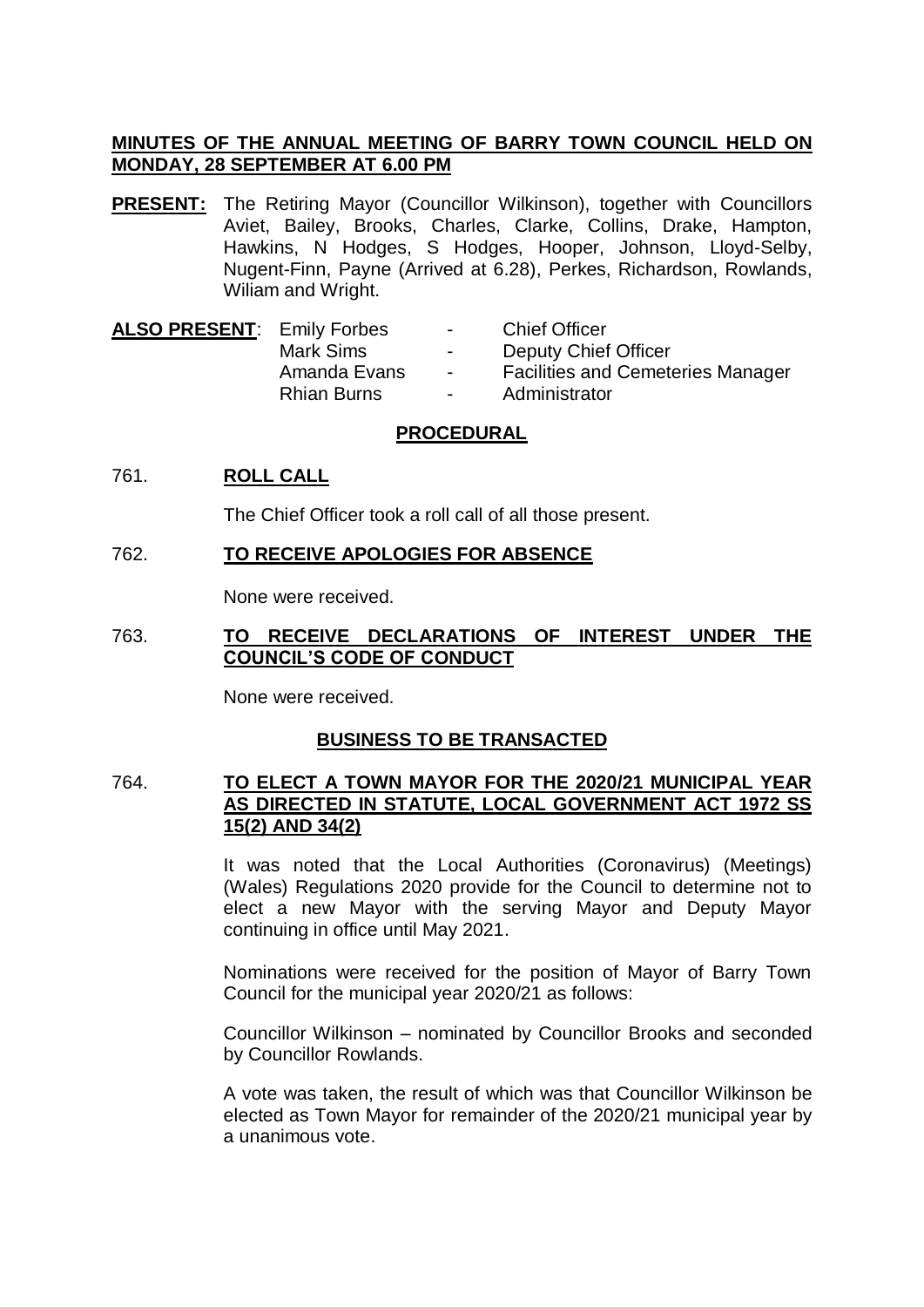**RESOLVED: That Councillor Wilkinson be elected as Town Mayor for remainder of the 2020/21 municipal year by a unanimous vote.**

# 765. **TO ELECT A DEPUTY TOWN MAYOR FOR THE 2020/21 MUNICIPAL YEAR**

It was noted that the Local Authorities (Coronavirus) (Meetings) (Wales) Regulations 2020 provide for the Council to determine not to elect a new Mayor with the serving Mayor and Deputy Mayor continuing in office until May 2021.

Nominations were received for the position of Deputy Town Mayor of Barry Town Council for the municipal year 2020/21 as follows:-

Councillor Clarke – nominated by Councillor S Hodges and seconded by Councillor Johnson.

Councillor Rowlands – nominated by Councillor Bailey and seconded by Councillor Charles.

A vote was taken, the result of which was that Councillor Clarke be elected as Deputy Town Mayor for the 2020/21 municipal year by a majority vote of 15 to 6.

**RESOLVED: That Councillor Clarke be elected as Deputy Town Mayor for the 2020/21 municipal year by a majority vote of 15 to 6.**

# 766. **TO RECEIVE THE NEWLY ELECTED TOWN MAYOR'S DECLARATION OF ACCEPTANCE OF OFFICE**

The newly elected Deputy Town Mayor made his Declaration of Acceptance to the Office of Deputy Town Mayor, in the presence of the Chief Officer.

#### 767. **WELL-BEING OF FUTURE GENERATIONS (WALES) ACT 2015**

It was noted that this Act sets out the requirement for a public body to act in a manner which seeks to ensure **that the needs of the present are met without compromising the ability of future generations to meet their own needs.**

In order to act in that manner, a public body must take account of the following things:

- (a) the importance of balancing short term needs with the need to safeguard the ability to meet long term needs, especially where things done to meet short term needs may have detrimental long term effect;
- (b) the need to take an integrated approach, by considering how—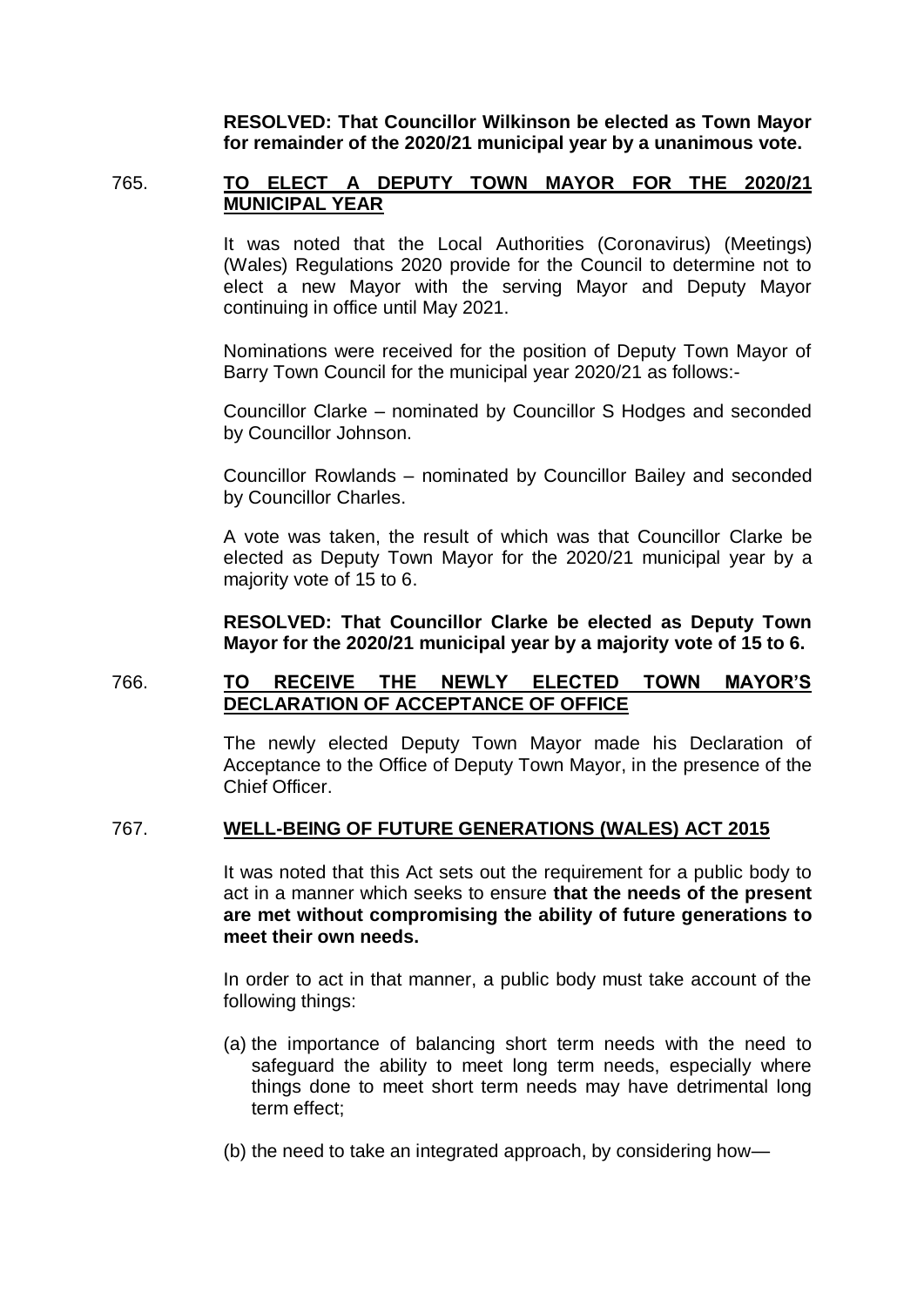(i) the body's well-being objectives may impact upon each of the wellbeing goals;

(ii) the body's well-being objectives impact upon each other or upon other public bodies' objectives, in particular where steps taken by the body may contribute to meeting one objective but may be detrimental to meeting another;

(c) the importance of involving other persons with an interest in achieving the well-being goals and of ensuring those persons reflect the diversity of the population of the part of Wales in relation to which the body exercises functions;

(d) how acting in collaboration with any other person (or how different parts of the body acting together) could assist the body to meet its wellbeing objectives, or assist another body to meet its objectives;

(e) how deploying resources to prevent problems occurring or getting worse may contribute to meeting the body's well-being objectives, or another body's objectives.

**RESOLVED: That the Well-being of Future Generations (Wales) Act 2015 be noted.**

### 768. **TO APPROVE AND SIGN THE MINUTES OF FULL COUNCIL HELD ON 29 JULY 2020 AS A CORRECT RECORD**

**RESOLVED: That the minutes of the meeting of Full Council held on 29 July 2020 are approved and signed as a correct record.**

769. **TO CONSIDER QUESTIONS FROM COUNCILLORS (STANDING ORDER 3(E) REFERS)**

None were received.

### 770. **TO CONSIDER QUESTIONS/COMMENTS FROM MEMBERS OF THE PUBLIC (STANDING ORDER 3(F) REFERS)**

None were received.

#### 771. **TO CONSIDER MOTIONS SUBMITTED BY COUNCILLORS**

None were received.

#### 772. **TO RECEIVE COMMUNICATIONS FROM THE MAYOR**

The Mayor advised that she had attended a small service to commemorate the 75<sup>th</sup> anniversary of the Battle of Britain and laid a wreath at the cenotaph. She noted that she planned to write a press release to raise awareness amongst members of the public on the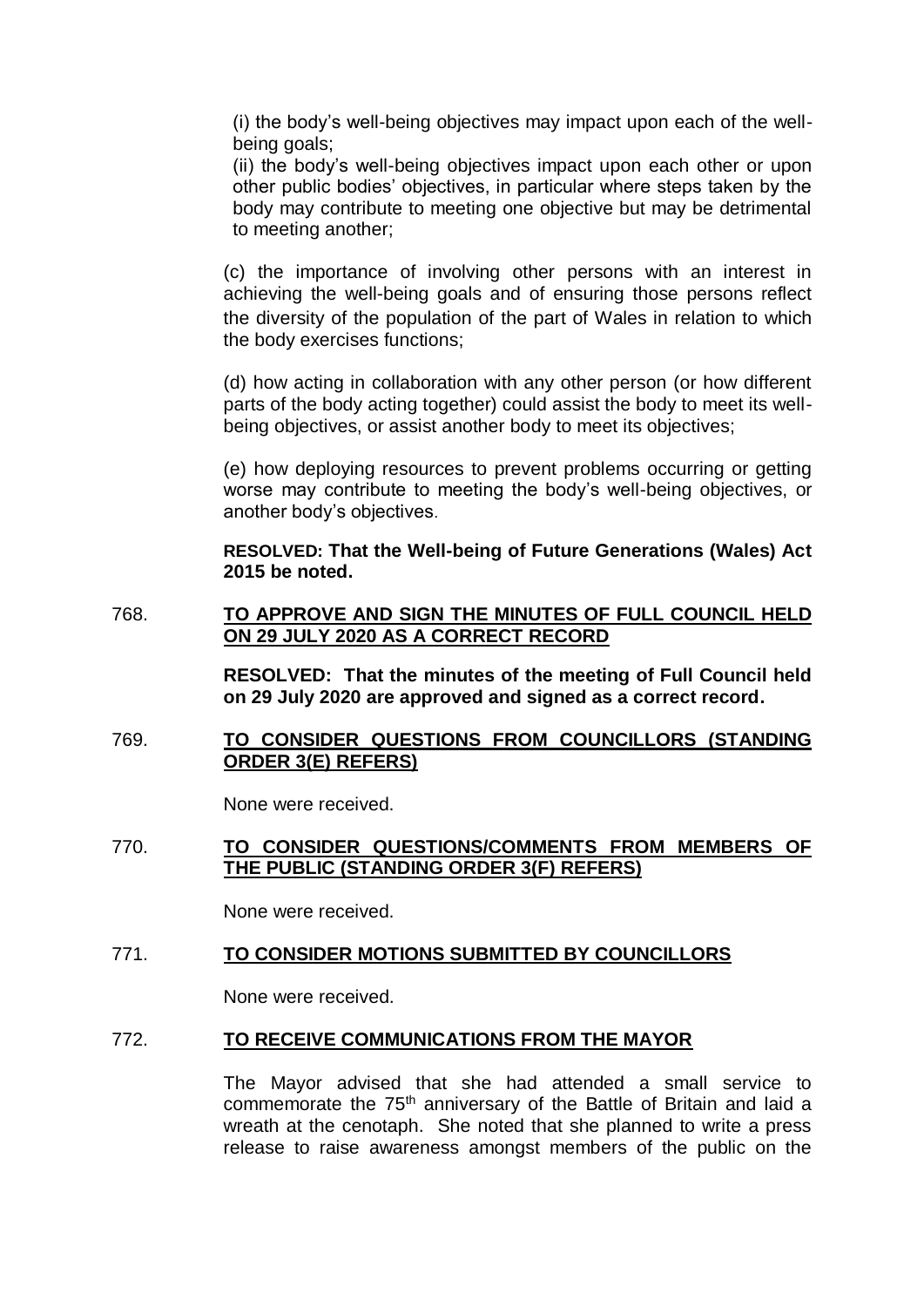activities of this Council and what was being done to support the local community.

**RESOLVED: That communications from the Mayor be received and noted.**

773. **TO RECEIVE AND NOTE THE MINUTES OF THE PLANNING COMMITTEE'S MEETINGS HELD ON 28 JULY AND 8 SEPTEMBER 2020 AND TO CONSIDER ANY RECOMMENDATIONS CONTAINED THEREIN**

> **RESOLVED: That the minutes of the Planning Committee's meetings held on 28 July and 8 September 2020 are approved and signed as a correct record.**

774. **TO RECEIVE AND NOTE THE MINUTES OF THE SUSTAINABLE BARRY WORKING GROUP'S MEETINGS HELD ON 7 SEPTEMBER 2020 AND TO CONSIDER ANY RECOMMENDATIONS CONTAINED THEREIN**

> It was noted that the meeting of the Sustainable Barry Working Group held on 7 September 2020 was inquorate.

### **GOVERNANCE**

#### *APPOINTMENT OF ROLES AND COMMITTEE MEMBERSHIP*

775. **TO ELECT A LEADER OF THE COUNCIL FOR 2020/21 NOTING THAT AS THERE IS NO OVERALL MAJORITY PARTY THE LEADER OF THE COUNCIL WILL BE ELECTED BY THE COUNCIL IN ACCORDANCE WITH STANDING ORDER 33(1)(B)**

> Members were asked to elect a Leader noting that as there was no overall majority party that the Leader of the Council will be elected by the Council in accordance with Standing Order 33 (1)(b).

> Councillor Brooks was nominated by Councillor Drake and seconded by Councillor Lloyd-Selby. A vote was taken, the result of which was that Councillor Brooks be elected as Leader of the Council for remainder of the 2020/21 municipal year by a unanimous vote.

> **RESOLVED: That Councillor Brooks be elected as Leader of the Council for the 2020/21 municipal year.**

#### 776. **TO APPOINT THE FOLLOWING COUNCIL COMMITTEES FOR THE ENSUING MINICIPAL YEAR AND APPROVE THEIR TERMS OF REFERENCE**

Members felt that it would be useful to have continuity of Committee membership for the remainder of the 2020/21 municipal year and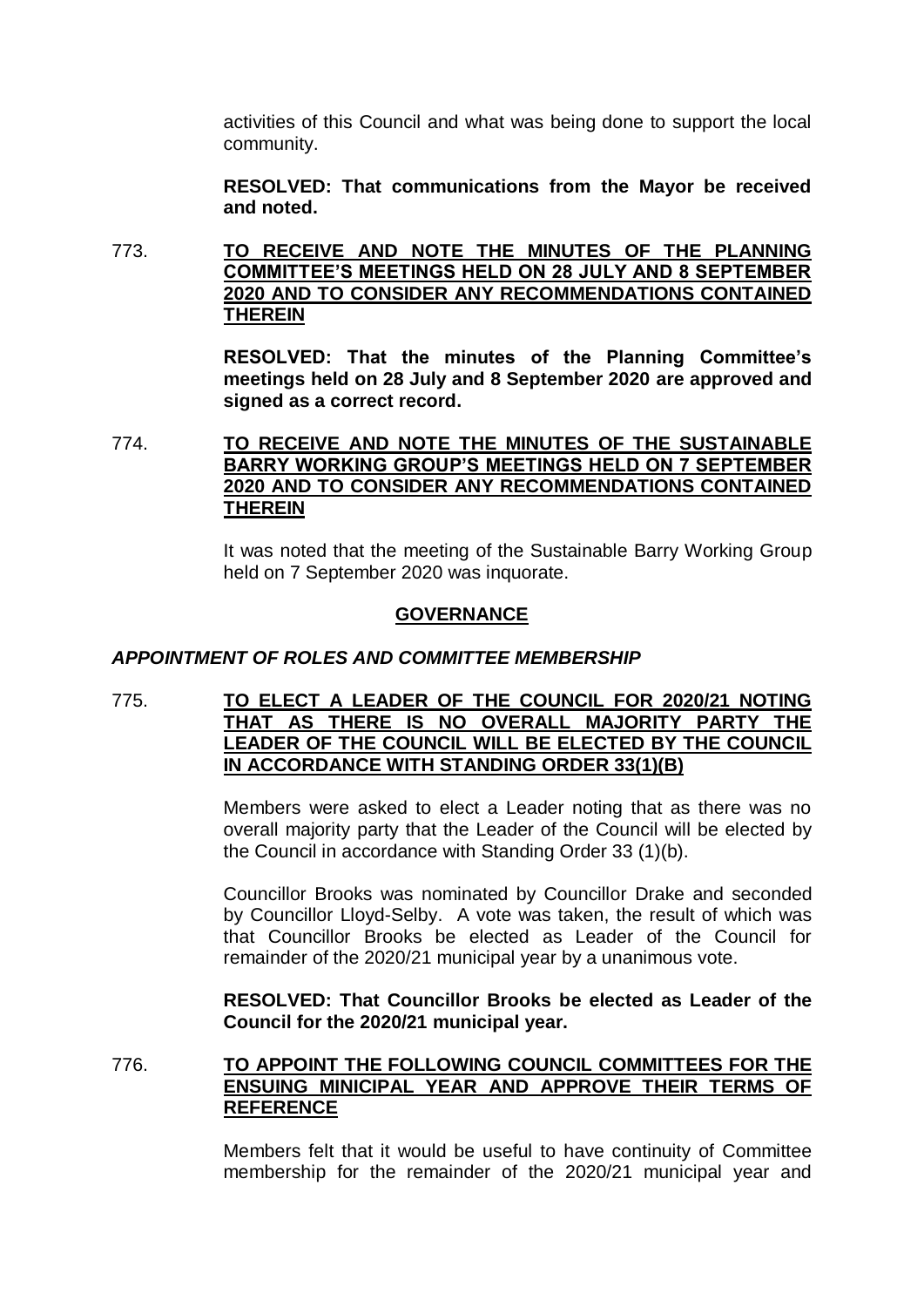agreed that Committee membership should remain the same as 2019/20. Committee membership was therefore agreed as follows:

# **1. To appoint to the Council's Standing Committees**

# **a. Finance, Policy & General Purposes**

Councillors Brooks, Drake, Hampton, N Hodges, S Hodges, Lloyd-Selby and Rowlands.

# **b. Halls, Cemeteries & Community Facilities**

Councillors Aviet, Clarke, N Hodges, Johnson, Nugent-Finn, Richardson and Rowlands.

# **c. Personnel**

Councillors Charles, Clarke, Payne, Perkes, Wiliam, Wilkinson and Wright.

# **d. Planning**

Councillors Aviet (Gibbonsdown), Bailey (Dyfan), Collins (Castleland), Charles (Illtyd), Hawkins (Gibbonsdown), S Hodges (Baruc), Payne (Cadoc) and Perkes (Court).

# **2. To appoint to Working Parties and non-standing committees**

# **a. Memorial Hall & Theatre Working Party**

Councillors Aviet, Brooks, Charles, Clarke, Drake, S Hodges, and Wiliam.

# **b. Fairtrade Advisory Committee**

Councillors Hampton, Hawkins, S Hodges, Johnson, Lloyd-Selby, Richardson and Wright.

(Noting that members of the public with voting rights are permitted for the Fairtrade Advisory Committee.)

# **c. Local Investment Committee**

Councillors Bailey, Brooks, N Hodges, S Hodges, Hooper, Lloyd-Selby and Nugent-Finn.

# **d. Reshaping of Services Working Party**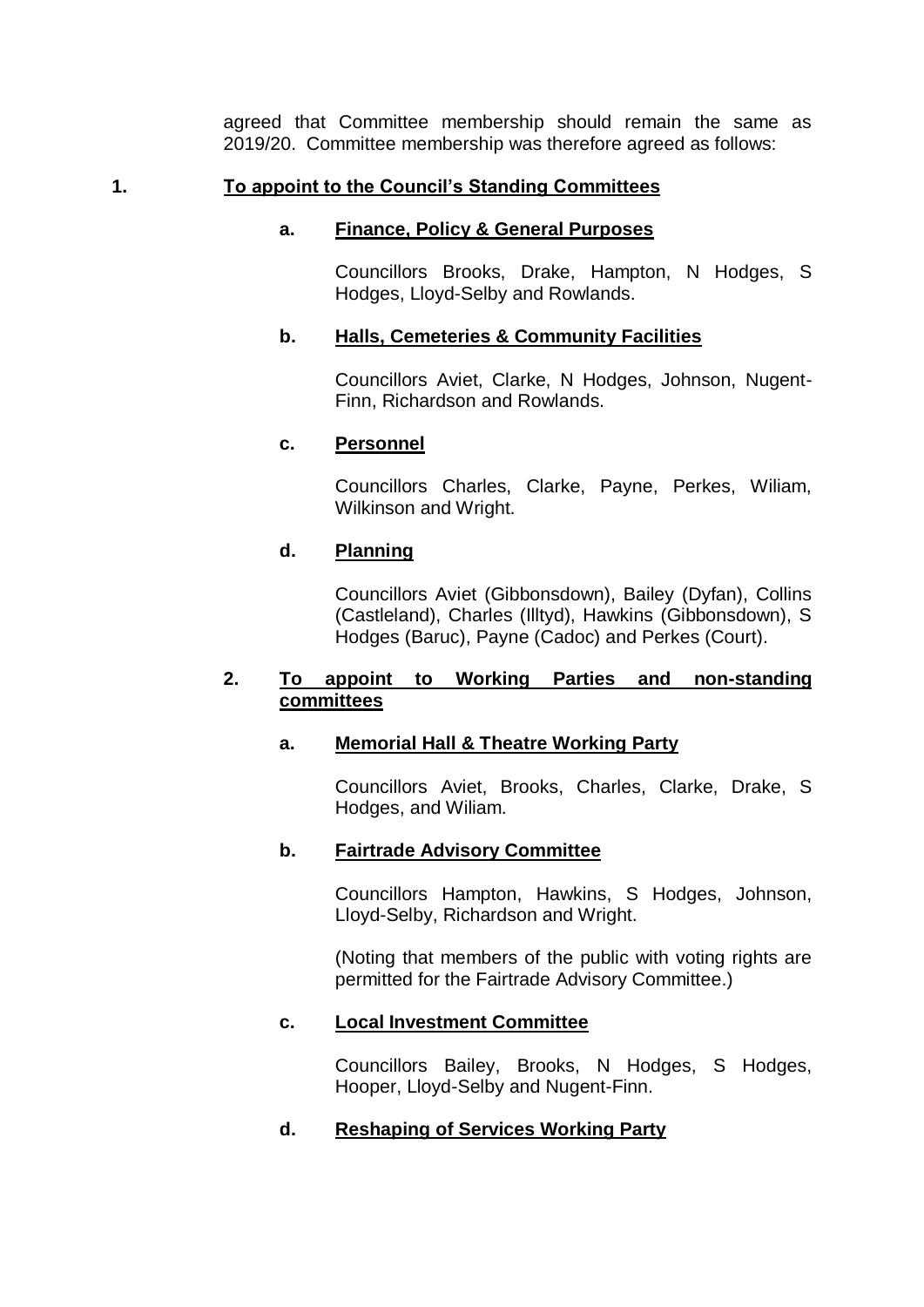Councillors Hawkins, S Hodges, Johnson, Lloyd-Selby, Nugent-Finn, Richardson and Rowlands.

# **e. Shop Local Barry Advisory Committee**

Councillors Collins, Hampton, Hawkins, S Hodges, Payne, Perkes and Wright.

(Noting that members of the public with voting rights are permitted for the Shop Local Advisory Committee)

# **f. Welsh Language Working Party**

Councillors Payne, Rowlands and Wiliam.

# **g. Working Party to Consider Consultations Received**

Councillors Charles, Clarke, Drake, N Hodges and Wilkinson.

# **h. Innovation Working Party**

Councillors Bailey, Brooks, Drake and N Hodges.

# **i. Sustainable Barry Working Party**

Councillors Clarke, Drake, S Hodges, Lloyd-Selby, Payne, Rowlands and Wright

# **RESOLVED:**

- 1. **That the above members be appointed to Committees for the ensuing municipal year as per Standing Order 4(g) appendix 1.**
- 2. **That the Terms of Reference for each Committee be approved.**

# 777. **TO ELECT THE CHAIRPERSONS AND VICE-CHAIRPERSONS OF THE STANDING COMMITTEES LISTED ABOVE**

Members felt that it would be useful to have continuity of Chairpersons and Vice-Chairpersons for the remainder of the 2020/21 municipal year and agreed that these positions should remain the same as 2019/20. Chairpersons and Vice-Chairpersons were therefore agreed as follows:

# **Finance Policy & General Purposes**

Councillor Brooks was nominated as Chairperson of the Finance, Policy & General Purposes Committee.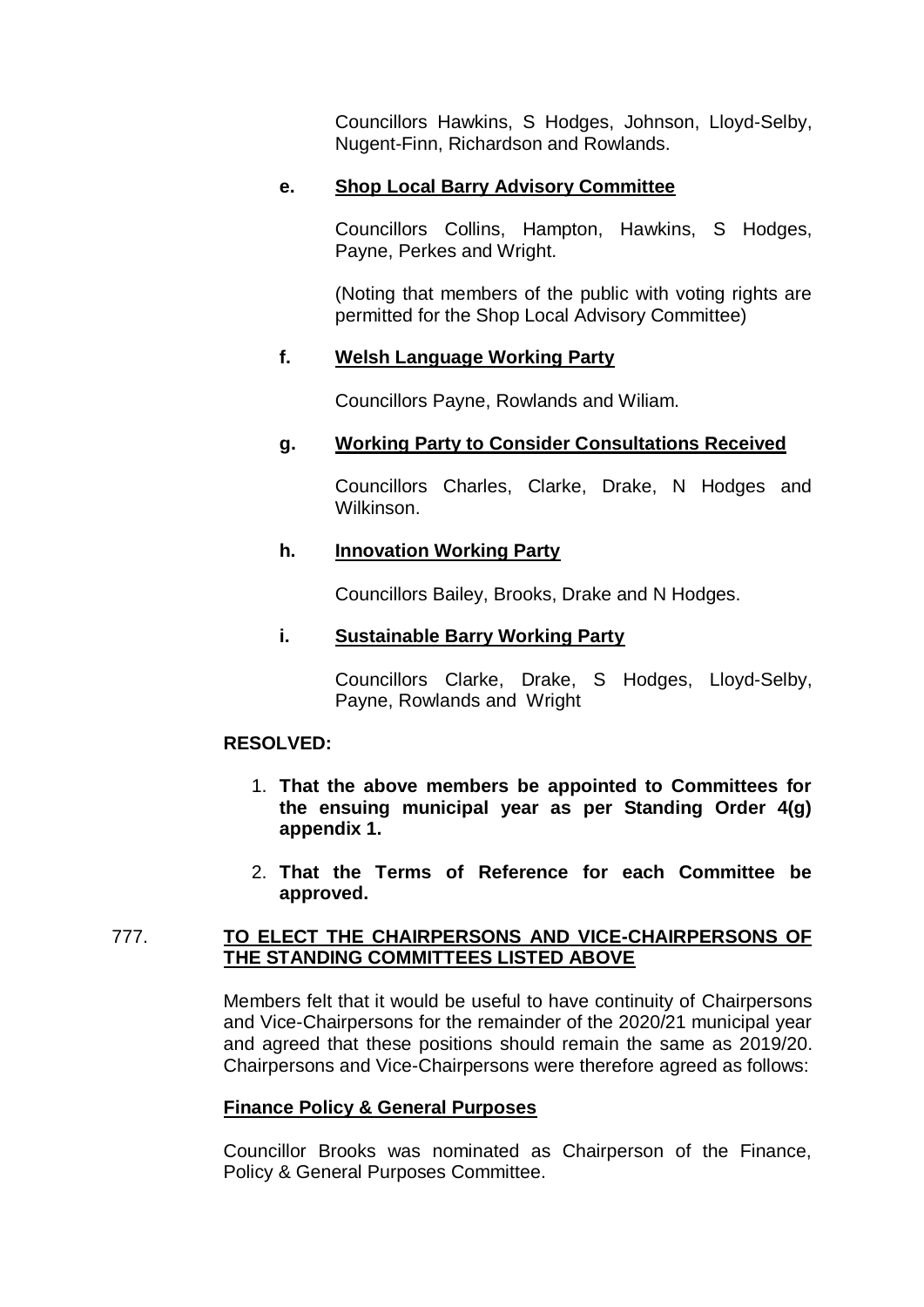### **RESOLVED: That Councillor Brooks be elected Chairperson of the Finance, Policy & General Purposes Committee for the municipal year of 2020/21.**

Councillor Lloyd-Selby was nominated as Vice-Chairperson of the Finance, Policy & General Purposes Committee.

**RESOLVED: That Councillor Lloyd-Selby be elected Vice-Chairperson of the Finance, Policy & General Purposes Committee for the municipal year of 2020/21.**

#### **Halls, Cemeteries & Community Facilities**

Councillor N Hodges was nominated as Chairperson of the Halls, Cemeteries & Community Facilities Committee.

### **RESOLVED: That Councillor N Hodges be elected as Chair of the Halls, Cemeteries & Community Facilities Committee for the municipal year of 2020/21.**

Councillor Richardson was nominated as Vice-Chairperson of the Halls, Cemeteries & Community Facilities Committee.

### **RESOLVED: That Councillor Richardson be elected as Vice-Chairperson of the Halls, Cemeteries & Community Facilities Committee for the municipal year of 2020/21.**

#### **Personnel**

Councillor Charles was nominated as Chairperson of the Personnel Committee for the municipal year of 2020/21.

#### **RESOLVED that Councillor Charles be elected as Chair of the Personnel Committee for the municipal year of 2020/21.**

Councillor Payne was nominated as Vice-Chairperson of the Personnel Committee by Councillor Perkes and seconded by Councillor Charles.

#### **RESOLVED that Councillor Payne be elected as Vice-Chairperson of the Personnel Committee for the municipal year of 2020/21.**

#### **Planning**

Councillor Hawkins was nominated as Chairperson of the Planning Committee.

**RESOLVED that Councillor Hawkins be elected as Chairperson of the Planning Committee for the municipal year of 2020/21.**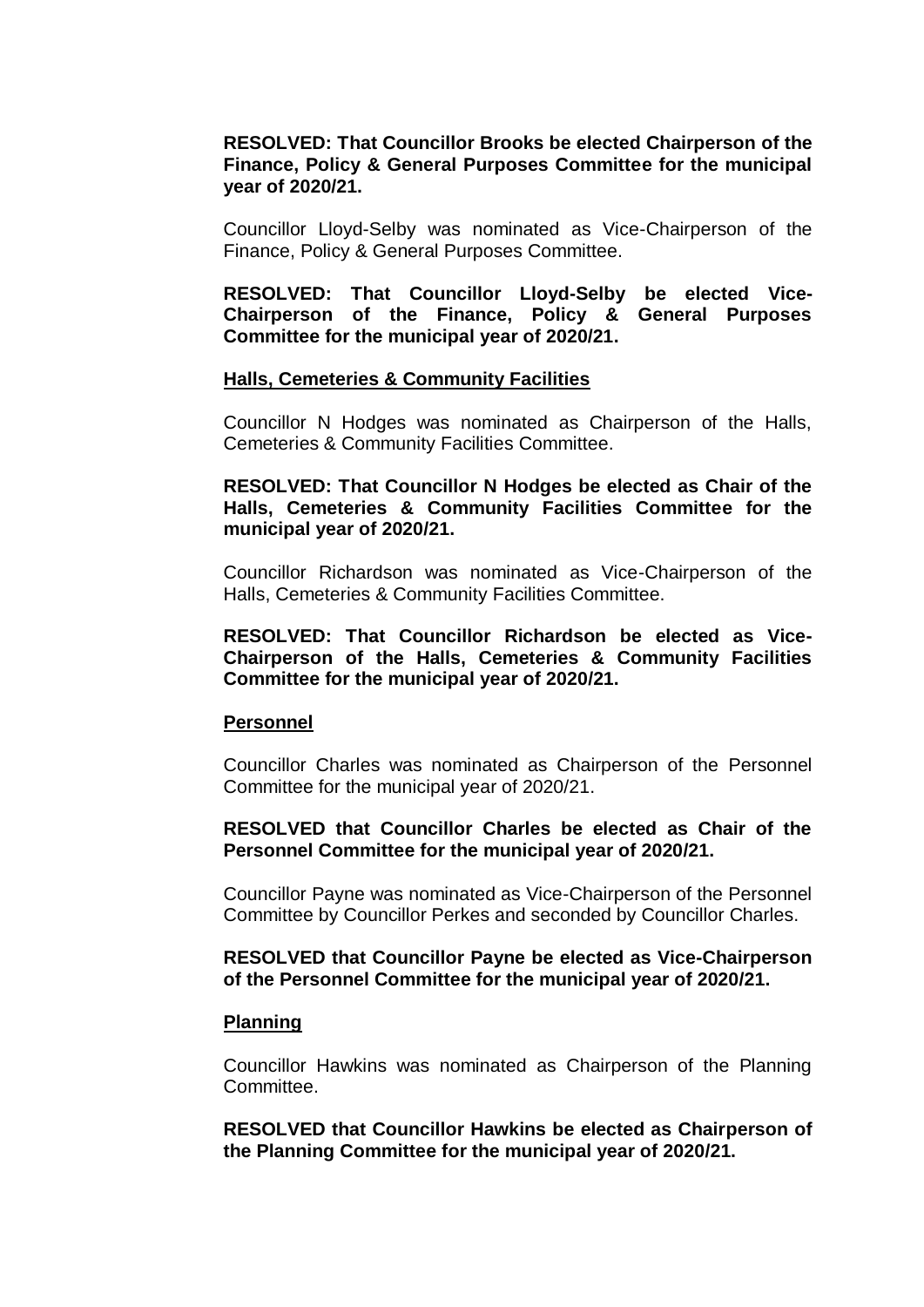Councillor Perkes was nominated as Vice-Chairperson of the Planning Committee.

**RESOLVED that Councillor Perkes be elected as Vice-Chairperson of the Planning Committee for the municipal year of 2020/21.**

**It was also RESOLVED that Chairs of all Working Parties and Non-Standing Committees would remain as per 2019/20 positions for continuity and consistency.**

#### 778. **TO APPOINT REPRESENTATIVES ON OUTSIDE BODIES**

Members felt that it would be useful to have continuity of representation on outside bodies for the remainder of the 2020/21 municipal year and agreed that these positions should remain the same as 2019/20. Representatives on outside bodies were therefore agreed as follows:

#### **Barry YMCA**

Councillor Hawkins Councillor Payne

# **Barry Youth Council (when active)**

Councillor Wilkinson (Town Mayor) Councillor Payne (Representative) Councillor Johnson (Substitute)

### **Gibbonsdown Children's Centre**

Councillor Wilkinson (Town Mayor) Councillor Clarke Councillor Perkes

### **Society of Local Council Clerks - Larger Local Council Forum**

Councillor Wilkinson (Town Mayor)

#### **One Voice Wales**

Councillor S Hodges (Representative) Councillor Brooks (Representative) Councillor Rowlands (Substitute)

**One Voice Wales - Larger Local Councils Meeting** Councillor Hawkins

# **Public Services Board Workshops/Events**

Councillor Lloyd-Selby (Representative) Councillor S Hodges (Substitute)

#### **Barry Sense of Place Board**

Councillor S Hodges (Representative) Councillor Payne (Substitute)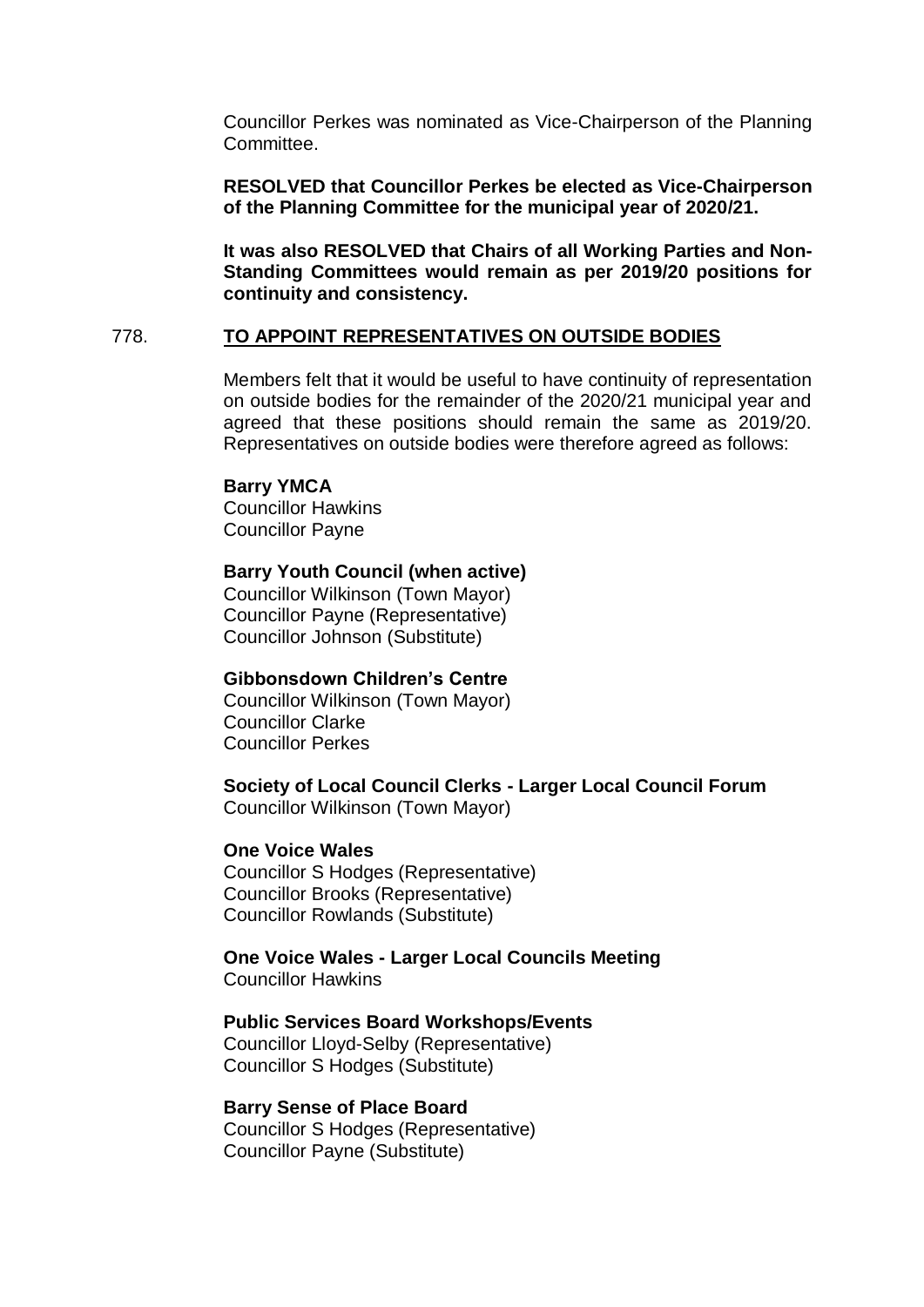# **Town Centre Forum**

Councillor Hooper (Representative) Councillor Payne (Substitute)

### **Glamorgan Voluntary Service Network**

Councillor Wilkinson (Town Mayor)

### **Vale of Glamorgan Biodiversity Partnership**

Councillor N Hodges (Chair of Halls, Cemeteries & Community Facilities Committee) Councillor Richardson (Vice-chairperson of Halls, Cemeteries & Community Facilities Committee)

**Vale of Glamorgan Destination Management Partnership** Councillor N Hodges (Representative)

**Vale of Glamorgan Community Liaison Committee**

Councillor S Hodges (Representative) Councillor Perkes (Substitute)

**Vale of Glamorgan Project Board (Cemetery Approach)** Councillor N Hodges (Chair of Halls, Cemeteries & Community Facilities Committee)

# **RESOLVED:**

- 1. **That the above appointments be agreed**
- 2. **That letters are sent to each organisation to notify them of the Council's representatives and request that future notifications of meetings be forwarded to the relevant representative(s) and the Chief Officer.**

# 779. **SCHEDULE OF TOWN MEETINGS FOR 2020/21**

Members were requested to consider the schedule of Town Council meetings for 2019/20. The Chief Officer noted that in preparation of these, there were a number of clashes with Vale of Glamorgan Council meetings this year. Members suggested amendments and additions to the schedule of meetings.

# **RESOLVED:**

- **1. That the Schedule of Town Council meetings for 2020/21 be amended to avoid those clashes noted with Vale of Glamorgan Council meetings.**
- **2. That the amended Schedule of Town Council meetings for 2020/21 be circulated to all Members.**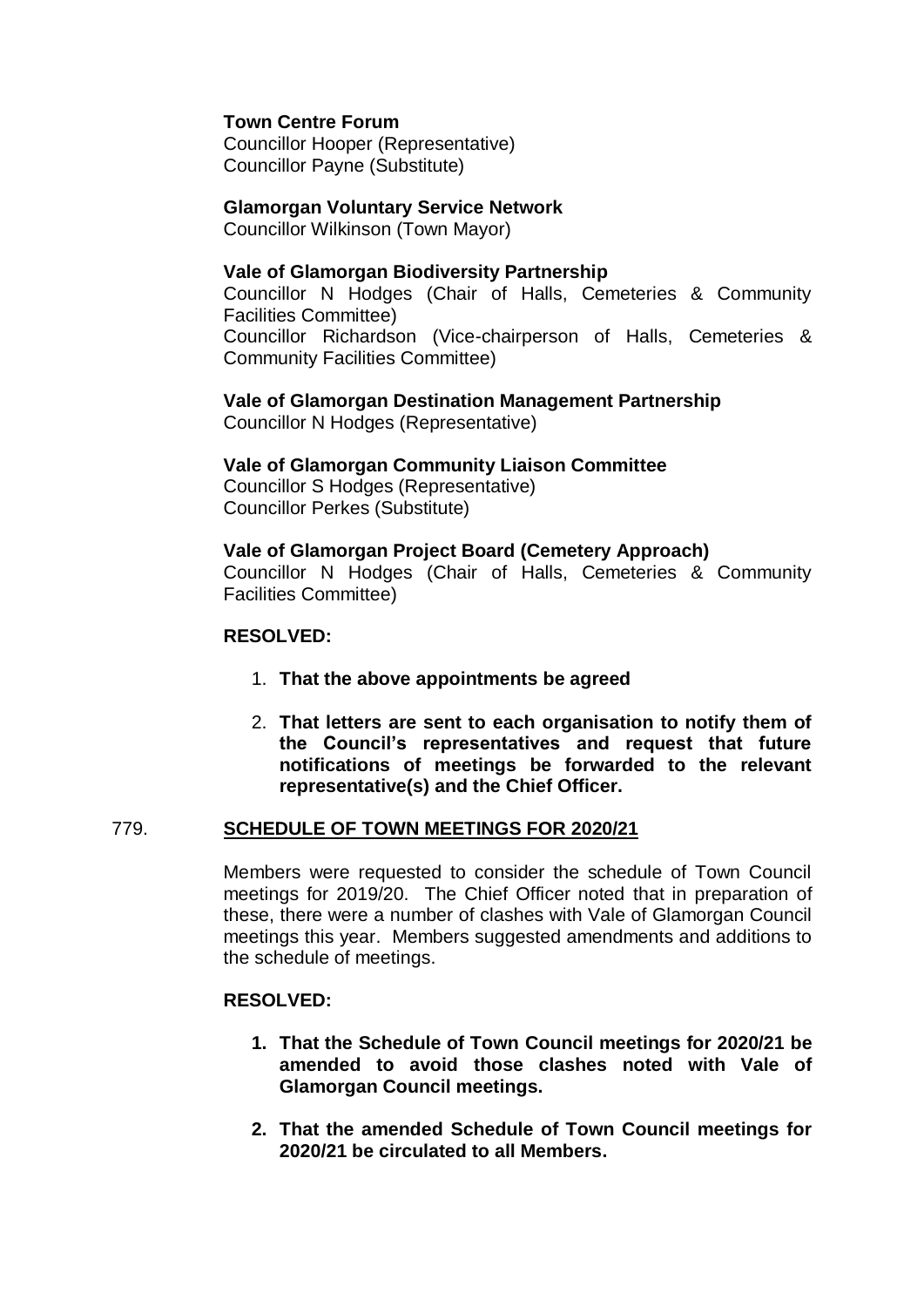**3. That the amended Schedule of Town Council meetings for 2020/21 be uploaded to the Town Council website for access by members of the public.**

780. **TO REVIEW AND ADOPT THE COUNCIL'S SCHEME OF DELEGATION 2020 NOTING A REQUIRED DECISION ON DELEGATED EXPENDITURE TO THE CHIEF OFFICER (TOWN CLERK)**

> Members received the Council's Scheme of Delegation. The Chief Officer requested that the emergency expenditure outside of the agreed budget that she was able to authorise be increased from £3,000 to £5,000. She advised that this would take into account emergency planning requirements and enable swifter action.

#### **RESOLVED:**

- **1. That the emergency expenditure that could be authorised by the Chief Officer be increased from £3,000 to £5,000.**
- **2. That the Council's Scheme of Delegation be noted and readopted.**

### 781. **TO CONFIRM THE COUNCIL'S CHEQUE SIGNATORIES FOR 2020/21**

Members were requested to determine the Council's cheque signatories for 2020/21.

Councillor Brooks Councillor Charles Councillor N Hodges Councillor Hooper Councillor Perkes

| <b>Plus either</b> | <b>Emily Forbes</b> | $\sim$ | <b>Chief Officer</b>        |
|--------------------|---------------------|--------|-----------------------------|
|                    | Mark Sims           | $\sim$ | <b>Deputy Chief Officer</b> |

**RESOLVED: That the following are Council cheque signatories for 2019/20:-**

| Any two of         |    | <b>Councillor Brooks</b><br><b>Councillor Charles</b><br><b>Councillor N Hodges</b><br><b>Councillor Hooper</b><br><b>Councillor Perkes</b> |                                  |                                                     |
|--------------------|----|---------------------------------------------------------------------------------------------------------------------------------------------|----------------------------------|-----------------------------------------------------|
| <b>Plus either</b> | or | <b>Emily Forbes</b><br><b>Mark Sims</b>                                                                                                     | $\blacksquare$<br>$\blacksquare$ | <b>Chief Officer</b><br><b>Deputy Chief Officer</b> |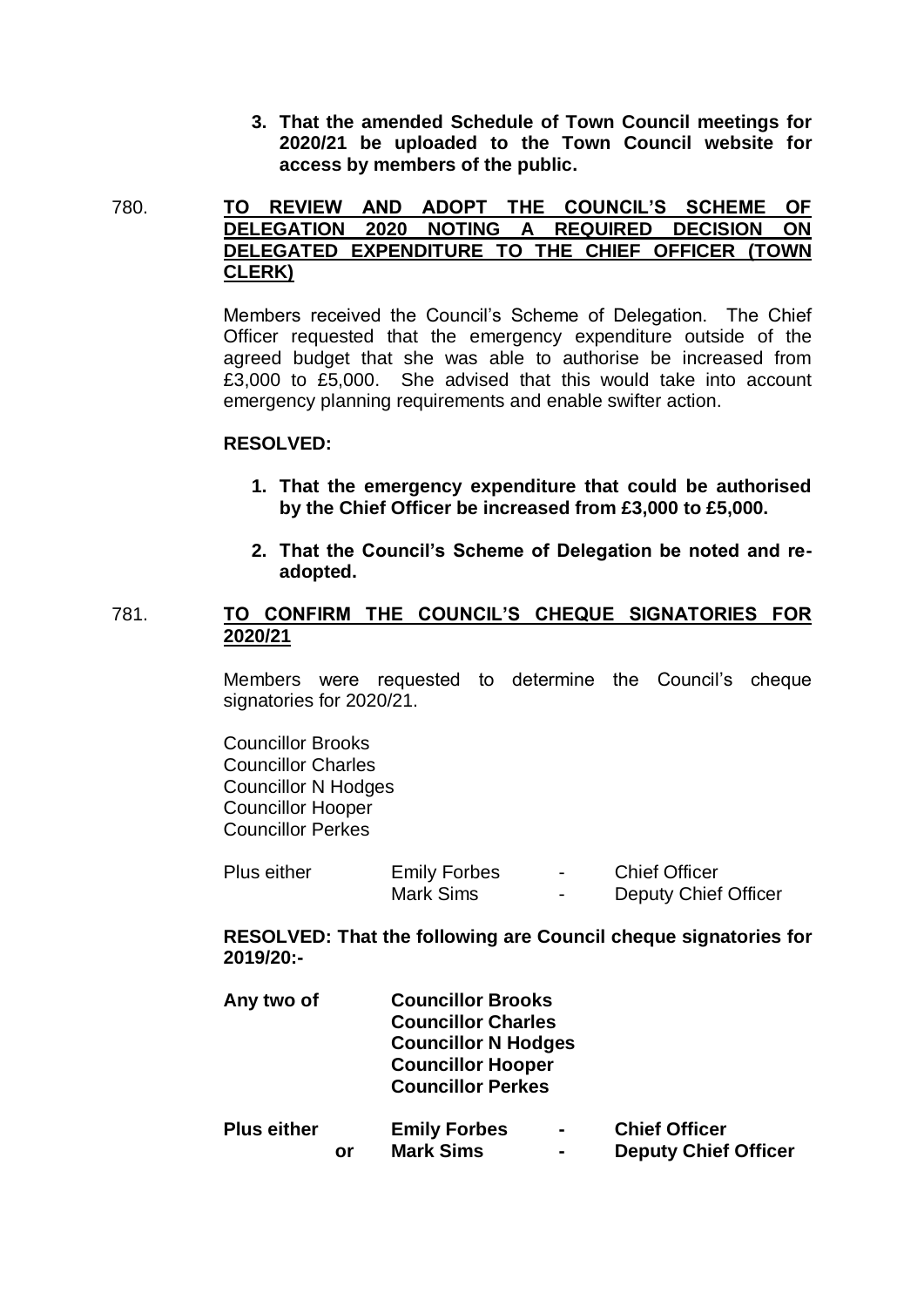# 782. **TO CONFIRM THE COUNCIL'S CHEQUE SIGNATORIES FOR**

Members were requested to determine the cheque signatories for the Mayor's Charity Account for 2020/21.

Councillor Wilkinson (Town Mayor)

Plus either or:- Emily Forbes (Chief Officer) Mark Sims (Deputy Chief Officer)

**RESOLVED: That the following are cheque signatories for the Mayor's Charity Account for the ensuing municipal year:-**

**Councillor Wilkinson (Town Mayor)**

**Plus either Emily Forbes (Chief Officer) or Mark Sims (Deputy Chief Officer)**

Councillor Payne joined the meeting.

#### 783. **TO RE-ADOPT THE TOWN COUNCIL'S CIVIC PROTOCOL**

**RESOLVED: That the Town Council's Civic Protocol be approved and re-adopted.**

### 784. **TO RECEIVE AND APPROVE THE TOWN COUNCIL'S RISK REGISTER**

Members were provided with a report containing the Town Council's Risk Assessments Register. The Chief Officer noted that the key additions were risk assessments relating to Covid-19.

**RESOLVED: That the Town Council's Risk Assessment Register be received and approved.**

#### 785. **TO RECEIVE INTERNAL AUDIT REPORTS 2019/20 (SECOND INTERIM) AND (FINAL REPORT)**

Members were advised that Auditing Solutions Ltd undertook their second visit for 2019/20 on 21 January 2020 providing their report prior to the March lockdown. They completed the internal audit work for 2019/20 remotely during June 2020 and 'signed off' the Annual Return that was presented to the Council's meeting on 29 July 2020.

A copy of the internal auditor's reports for 2019/20 (Second Interim) and (Final Report) was attached for consideration. The reports provide a summary of the work undertaken on the three visits and based on the work completed the internal auditor has concluded that the Council continues to maintain adequate and effective internal control arrangements.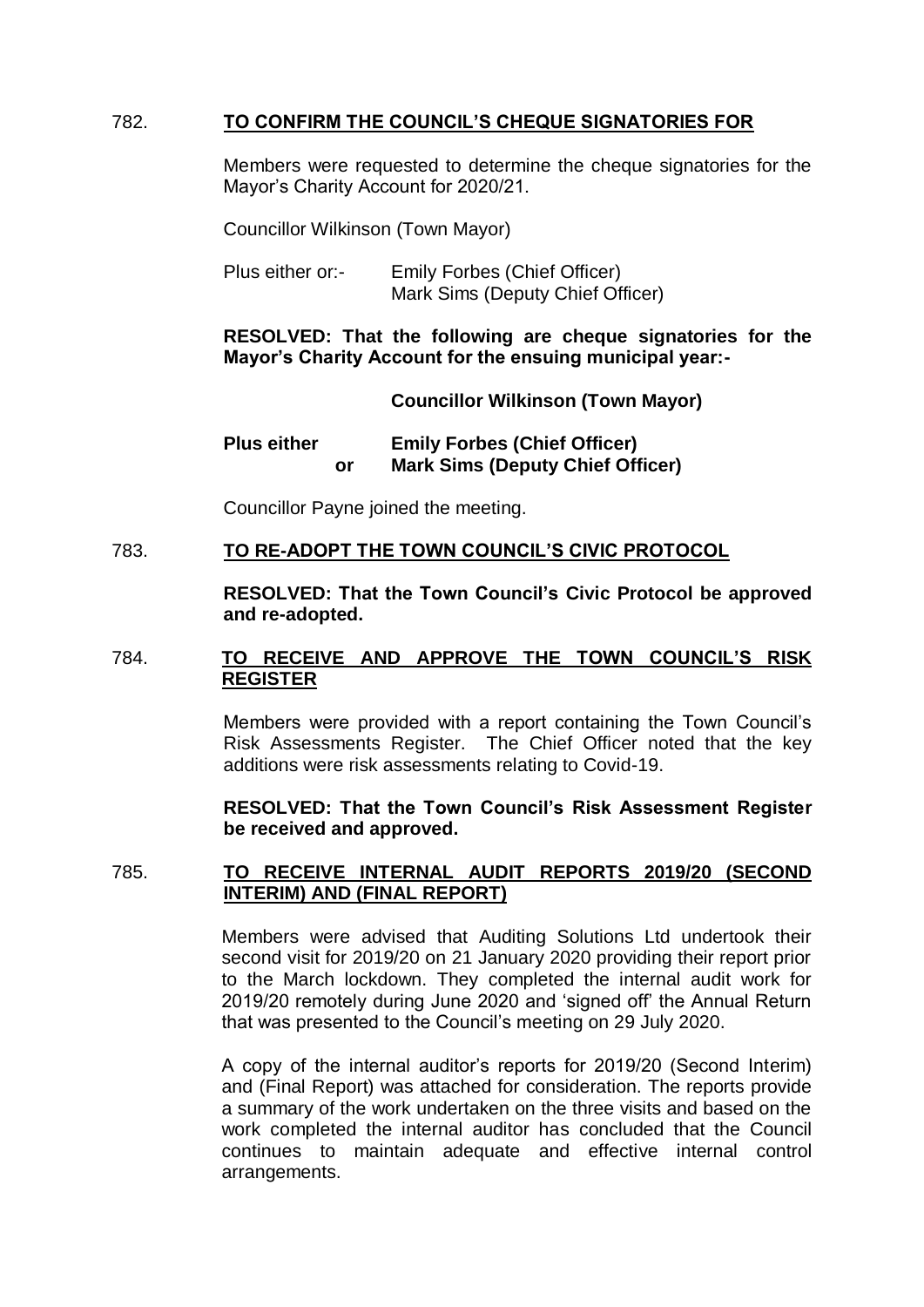#### **RESOLVED:**

- **1. That the internal audit reports 2019/20 (Second Interim) and (Final Report) be received and noted.**
- **2. That Auditing Solutions Ltd be reappointed as internal auditor for 2020/21.**

### **POLICIES**

# 786. **TO REVIEW AND ADOPT THE TOWN COUNCIL'S STAFF HANDBOOK – NOTING UPDATED POLICIES WHICH HAVE BEEN AGREED BY FINANCE, POLICY & GENERAL PURPOSES COMMITTEE AND THE UNIONS THROUGHOUT THE YEAR**

Members were asked to consider the Town Council's Staff Handbook.

### **RESOLVED: That the Staff Handbook be noted and adopted.**

# **STRATEGY**

#### 787. **TO REVIEW A REPORT ON THE COUNCIL'S COVID-19 FUTURE STRATEGY AND CONSIDER ITS APPROACH**

Members received a draft future strategy for dealing with the continuing and possibly worsening impact of Covid-19 /Coronavirus on the Council's operations and to plan for a local or further national lockdown.

Members felt that a staff presence should be maintained in the office. The Chief Officer advised that she would consult with staff members on how this could be done safely.

Members of the Planning Committee agreed that whilst it would be appropriate for some planning applications to be decided by the Planning Officer under the scheme of delegation, that any potentially contentious applications should still be subject to committee discussion.

**Resolved: That recommendations for arrangements and actions to be put in place from 1 October 2020 to 1 January 2021 and to be monitored and reviewed on an ongoing basis.**

788. **TO RECEIVE AND NOTE THE TOWN COUNCIL'S CURRENT CORPORATE PLAN 2017/22 AND TO RE-PRIORITISE OBJECTIVES PARTICULARLY RELATING TO THE IMPACT OF COVID-19/CORONAVIRUS. NOTING THAT OFFICERS RECOMMEND THAT THE COUNCIL FOCUSES ON A LIMITED**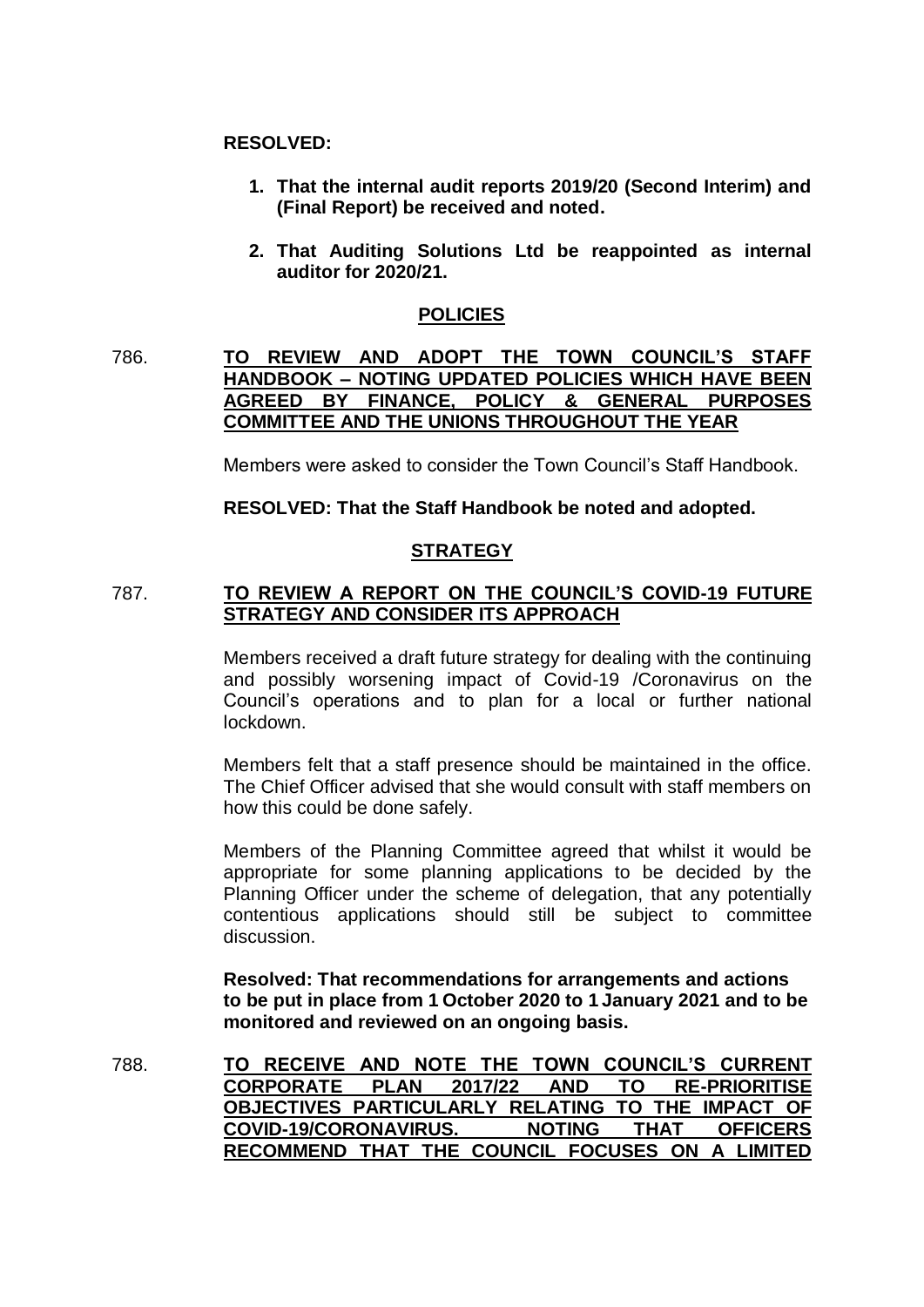# **NUMBER OF OUTCOMES FOR THE REMAINDER OF THE MUNICIPAL YEAR (TO MAY 2021)**

The Chief Officer noted that the priority of Barry Town Council's work in recent months had been in supporting the well-being goals of 'A Resilient Barry' and 'A Sustainable Barry'. She suggested that the workstreams initiated by the Sustainable Barry Working Group remain the focus of the Council's work for the remainder of the municipal year.

Members agreed with this suggestion and highlighted the need for the public to be made aware of the work carried out by this Council to support the community.

Members requested that the discussion also cover agenda item 30 (TO RECEIVE AND NOTE THE TOWN COUNCIL'S CURRENT AGREED COMMUNITY ENGAGEMENT STRATEGY 2017/22 AND AGREE OFFICER'S RECOMMENDATION THAT A WORKSHOP IS HELD WITH COUNCILLORS TO UPDATE AND REFRESH ITS ACTION PLAN IN ORDER TO REALIGN PRIORITIES WITH THE COUNCIL'S ABILITY TO ENGAGE IN THE CURRENT CLIMATE).

Members agreed with this suggestion and highlighted the need for the public to be made aware of the work carried out by this Council to support the community.

Councillor Clarke requested that additional meetings of the Sustainable Barry Working Group be added to the schedule of meetings as there is a lot of work for this Group to take forward.

Councillor Payne noted that a shift away from physical events and engagement was required with more of a focus on digital inclusion.

#### **RESOLVED:**

- **1. That the work streams initiated by the Sustainable Barry Working Group remain the focus of this Council's work for the remained of the 2020/21 municipal year and that the Chief Officer take these priorities to the Sustainable Barry Working Party for action areas to be considered**
- **2. That additional meetings of the Sustainable Barry Working Group be added to the Schedule of Meetings.**
- **3. That a workshop is held with Councillors to update and refresh its action plan in order to realign priorities with the Council's ability to engage in the current climate.**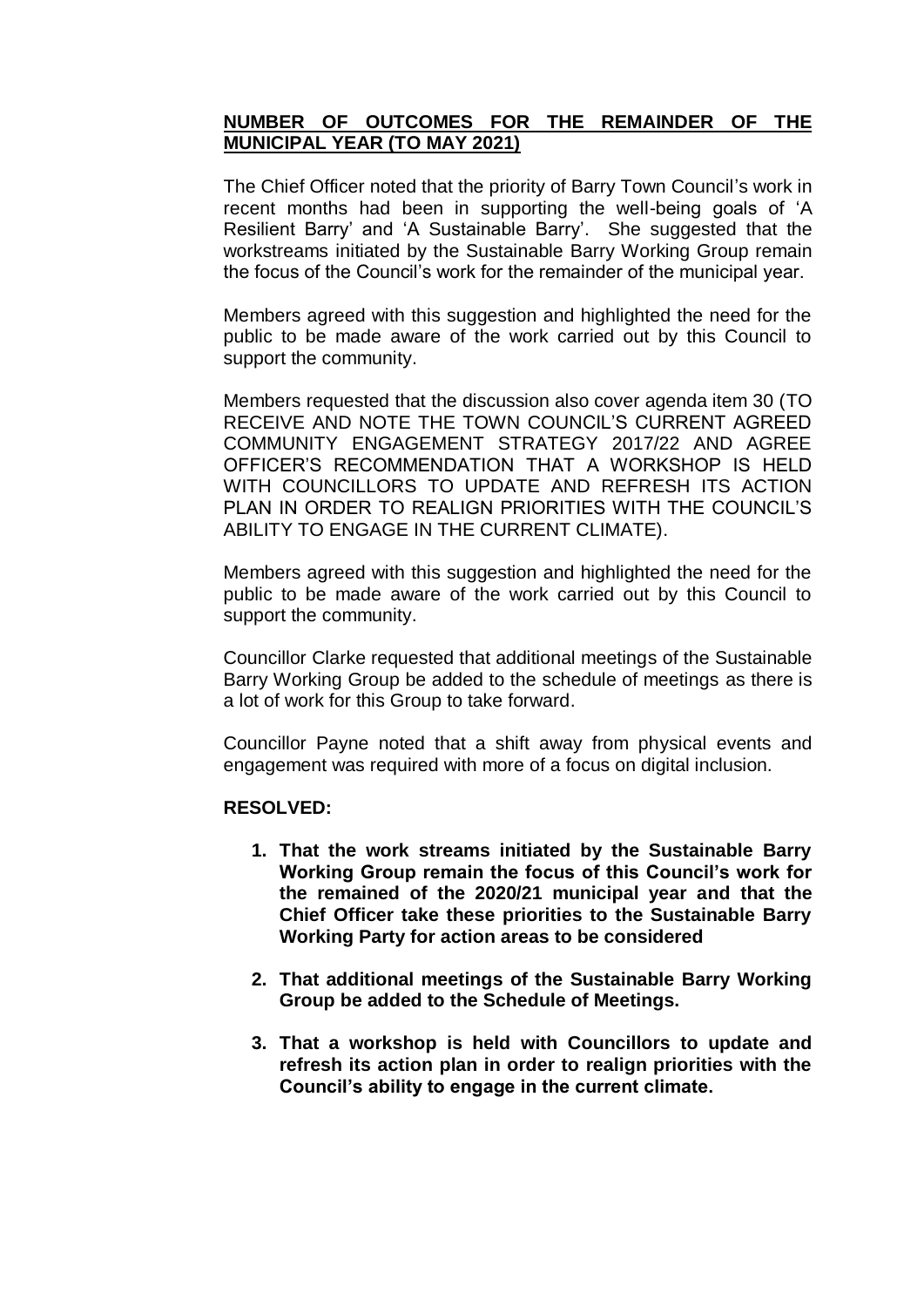# 789. **TO RECEIVE AND AGREE THE SCHEDULE OF PAYMENTS**

Members received the schedule of payments for September 2020 for approval consisting of BACS payments, direct debits and cheque number 002973 in the amount of £50,628.98.

#### **RESOLVED:**

- **1. That the information set out above relating to salary payments for August and September 2020 inclusive, which has been certified and authorised by the appropriate officers in accordance with the requirements of Standing Order19(c), be received and noted;**
- **2. That the attached schedule of payments for September 2020 comprising BACS payments direct debits and cheque number 002973 in the amount of £50,628.98 be approved, subject to the relevant papers being in order.**

#### 790. **BUDGET MONITORING REPORT TO 31 AUGUST 2020**

Members received information about the Council's income and expenditure in the 2020/21 financial year as at the end of August 2020.

**RESOLVED: That the budget monitoring report for August 2020, indicating actual income and expenditure up to the end of month five in the 2020/21 financial year be received, noting the projected overspend of £27,207 for 2020/21.**

#### 791. **TO RECEIVE AND NOTE A COVID-19 RECOVERY FUND REPORT**

Members received an overview of how successful the Covid-19 Recovery Fund has been and an update on what has been allocated and what funds were remaining.

Councillor S Hodges noted that she felt the Covid-19 Recovery Fund had been very successful and that grants had been delivered to businesses and organisations quickly.

Councillor Brooks echoed Councillor S Hodges' remark and added that she had pleased to see a broad range of businesses and organisations applying for the fund.

She noted that she felt it would be beneficial to publicise the assistance given to these businesses and organisations.

The Chief Officer suggested reallocating the £10,000 budget set aside for the Fireworks Fiesta to the main Covid-19 Recovery Grants pot. Members agreed with this proposal and noted the total unallocated money remaining in the Covid-19 Recovery Fund was at a balance of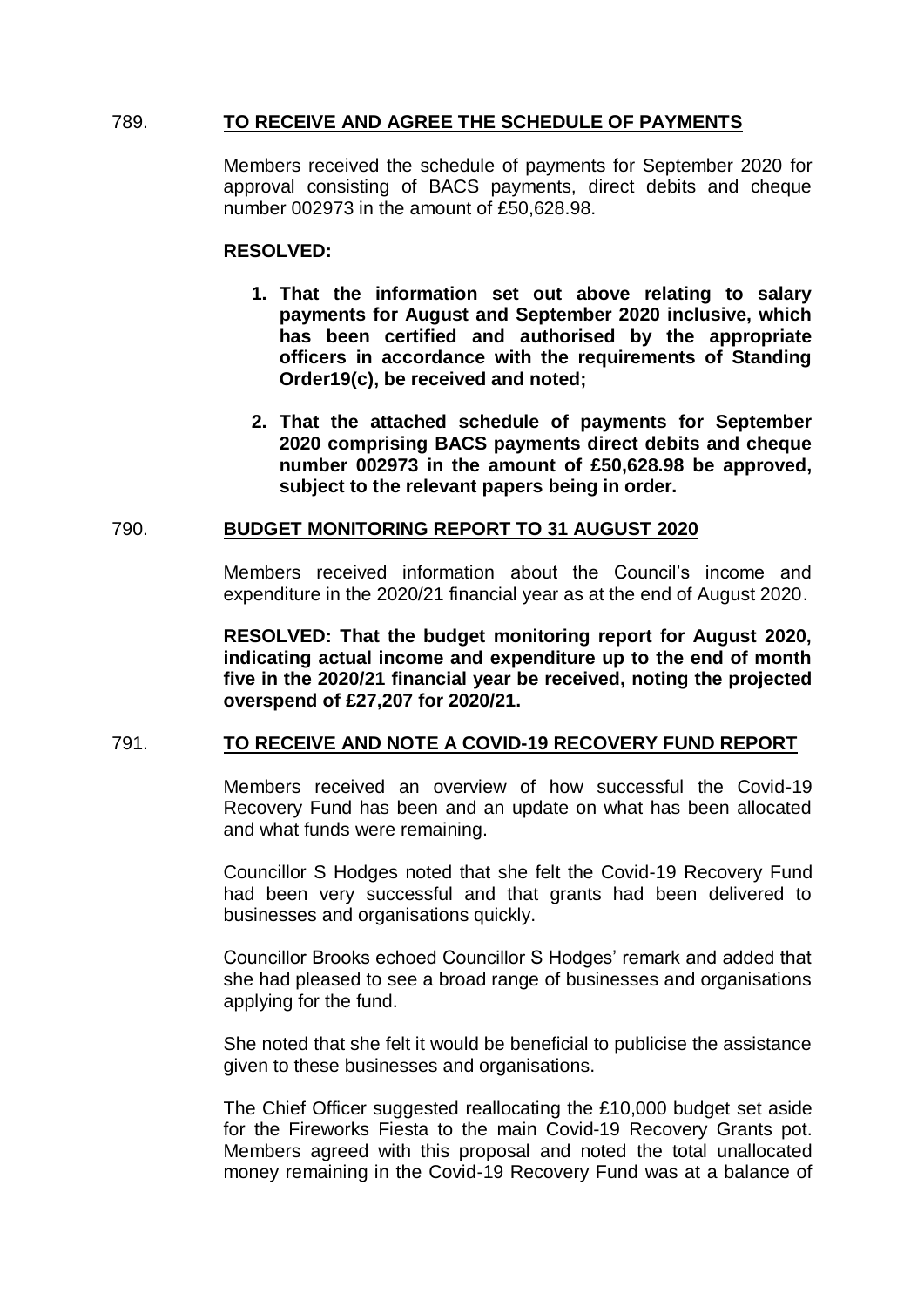£23,000 that should also be allocated to the main Covid-19 Recovery Grants pot. Council felt that £33,000 remaining in the Grants pot was sufficient for the following months and if this depleted quickly over the next few months then this would be reviewed at the meeting of Full Council in December 2020.

#### **RESOLVED:**

- **1. That £10,000 in the Covid-19 Recovery Fund is reallocated from the Fireworks Fiesta into Grants pot.**
- **2. That the unallocated balance of the Covid-19 Recovery Fund in the amount of £23,000 be allocated into the Grants pot.**
- **3. That the budget remaining in the Covid-19 Recovery Fund be reviewed at a meeting of Full Council in December 2020.**

#### 792. **ANNUAL UPDATE REPORT ON CEMETERIES AND FACILITIES**

Members were provided with an update on the Cemeteries and Facilities services and work programmes during 2019/20.

Councillor N Hodges noted that the report reflected how much work had been carried out at the cemetery during 2019/20.

Members thanked the Facilities and Cemeteries Manager and the Cemetery Team for their work.

Members noted that it would be useful for Full Council to have an annual report of the main work streams taking place across the Cemeteries and Facilities team.

**RESOLVED: That the update on Cemeteries and Facilities be received and noted and a report is prepared on an annual basis.**

793. **TO NOTE REPORTS FROM REPRESENTATIVES SERVING ON OUTSIDE BODIES ARE AVAILABLE FOR INSPECTION IN THE LEVER ARCH FILE KEPT IN THE MAIN OFFICE**

> **RESOLVED: That reports from representatives serving on Outside Bodies are available for inspection.**

#### 794. **ANNUAL STAFF AND COUNCILLOR TRAINING REPORT**

Members received a report detailing the training taken between March 2019 and September 2020.

**RESOLVED: That the report be received and noted.**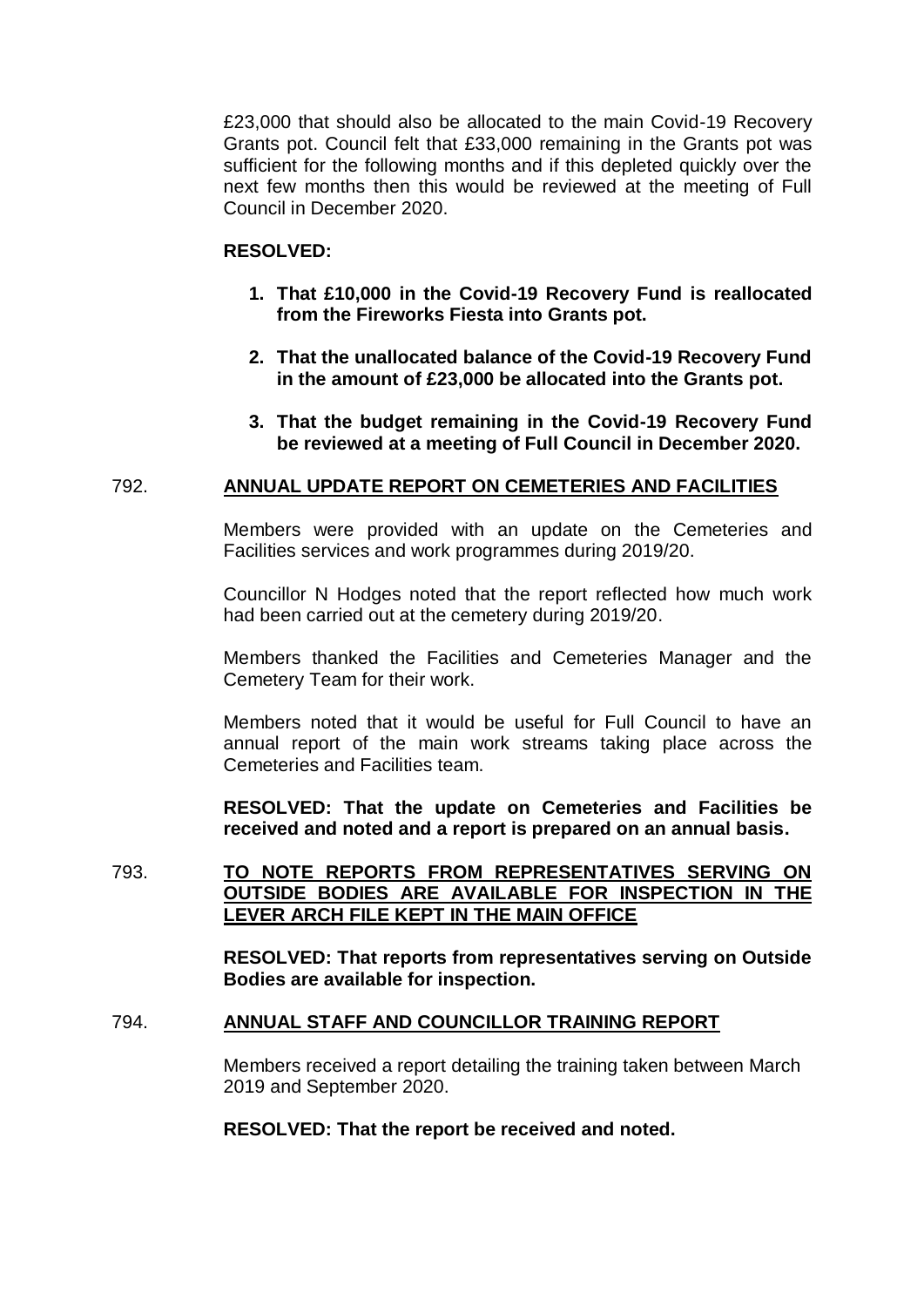### 795. **DATE OF NEXT MEETING**

**RESOLVED: That the next meeting of Full Council will be held on Tuesday, 8 December 2020 at 7 pm.**

#### 796. **EXCLUSION OF THE PRESS & PUBLIC**

**RESOLVED that in accordance with section 1 (2) of the Public Bodies (Admission to Meetings) Act 1960, in view of the confidential nature of the business about to be transacted, it is advisable in the public interest that the press and public are excluded from the remainder of the meeting.**

### 797. **TO RECEIVE AND NOTE THE MINUTES OF THE MEMORIAL HALL & THEATRE WORKING PARTY HELD ON 9 SEPTEMBER 2020 AND TO CONSIDER ANY RECOMMEDATIONS CONTAINED THEREIN**

Members discussed the proposals brought forward by the Memorial Hall & Theatre at the meeting, for the provision of the venue's possible programme. Members felt that a more creative approach to providing services was required and that the terms of the funding agreement were not currently being delivered.

Members requested that a meeting with all the Memorial Hall & Theatre's trustees present be arranged in order to discuss these concerns and put in place a way forward.

#### **RESOLVED:**

- **1. That the minutes of the meeting of the Memorial Hall & Theatre Working Party held on 9 September 2020 be received and noted.**
- **2. That the Chief Officer write to the Trustees of the Memorial Hall & Theatre's to request a meeting.**

# 798. **TO RECEIVE CORRESPONDENCE FROM J.D. WETHERSPOON**

**RESOLVED: That the correspondence from J.D. Wetherspoon be received and noted.**

#### 799. **PUBLIC SERVICES OMBUDSMAN SUMMARY REPORT**

**RESOLVED: That the Public Services Ombudsman Summary Report be received and noted.**